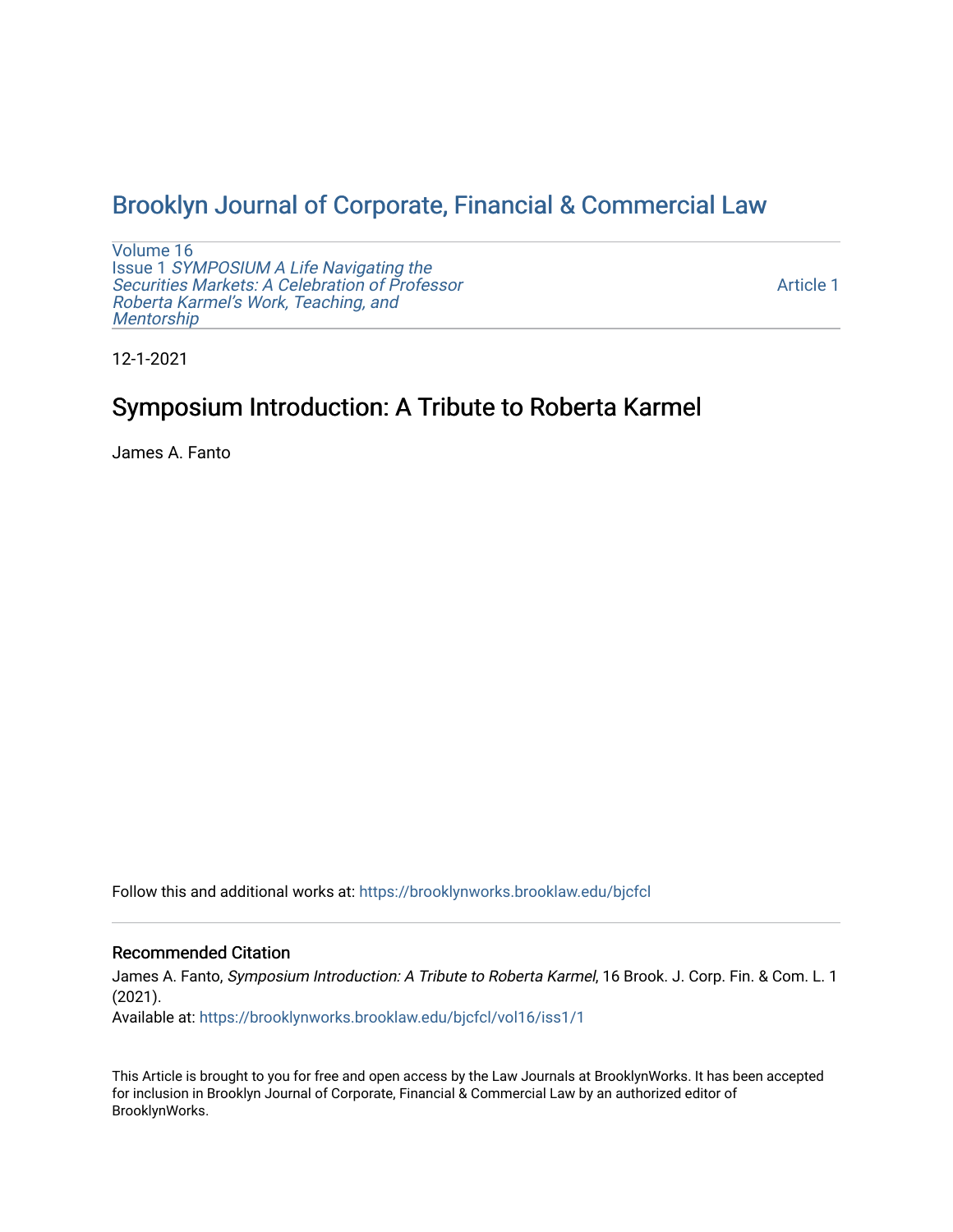### **SYMPOSIUM INTRODUCTION: A TRIBUTE TO** ROBERTA KARMEL

#### James A. Fanto

This issue memorializes the recent Brooklyn Law School symposium celebrating the career of our retiring colleague, Professor Roberta Karmel. The two-day symposium, entitled "A Life Navigating the Securities Markets: A Celebration of Professor Roberta Karmel's Work, Teaching, and Mentorship" and held as a Zoom conference on May 13-14, 2021, was sponsored by the school's Center for the Study of Business Law and Regulation and its Dennis J. Block Center for the Study of International Business Law, and by this journal. The symposium was composed of five substantive panels on securities and corporate law topics and a schooloriented celebration of Roberta by BLS administrators, faculty, alumni and others.

The organizers of the symposium (Professors Miriam Baer and Ted Janger, and I) thought that one of the best ways to honor so prolific a scholar as Roberta was to have a conference where other scholars would reflect upon her many contributions to her fields of corporate and securities law. Moreover, because Roberta had such a rich career as a securities regulator and practitioner and always maintained a close connection to securities and corporate law practice, we thought that it would be valuable to have noted former regulators and current practitioners—many of whom had worked with her—discuss her contributions from their perspective.

Accordingly, we identified five general panel topics to which Roberta had devoted her most well-known articles and books: in the conference order, these were Regulation through Prosecution; International Harmonization of Securities Regulation; Corporate Governance; Securities Market Structure; Financial Services and Financial Intermediaries. We then found scholars who were experts on those topics, familiar with Roberta's work on them, and willing to do a presentation at the conference (and, in some cases, to contribute an essay to this issue). We next identified noted former regulators and practitioners who would comment on the academics' presentations and offer their own thoughts on the panel topic. It is tribute to Roberta that everyone we asked was excited to participate in the symposium, which was a great success.<sup>1</sup> Roberta's writings were the subject of the panels, but conference participants had the added benefit of listening to Roberta offer her comments at each session and her own retrospective thoughts on the issues raised in it.

<sup>1.</sup> The symposium brochure with a biography of Roberta, the description of the panels and the list of presenters and commenters on each is available at https://www.brooklaw.edu/-/media/ Brooklaw/News-Events/Events/Files/2021/Final-Roberta-Karmel-Symposium-Materials.pdf.  $\overline{A}$ video of the conference is available at https://www.youtube.com/watch?v=C3IQDJ0KKu8, and https://www.youtube.com/watch?v=GN-ts7F32PI.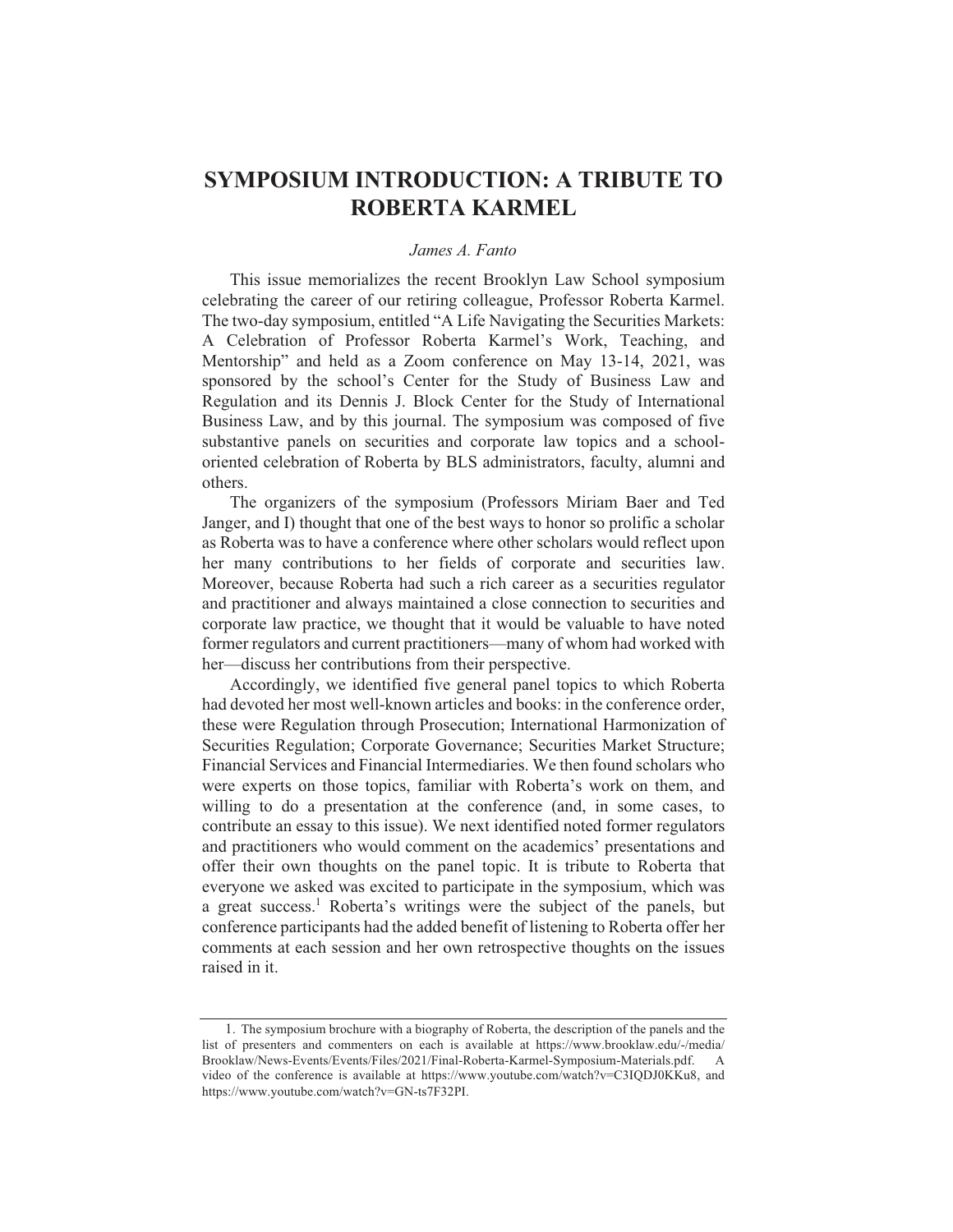Thus, the essays in this issue of the *Journal* are the academic contributions to Roberta's symposium. The first essay by Professor Jim Park is based on his presentations made during the Regulation through Prosecution Panel I and dealt with a topic, securities enforcement, that was and is close to Roberta's heart. Indeed, the panel's title was taken from her well-known book dealing with how federal government regulation can occur, often inappropriately, through the actions of enforcement officials and prosecutors. In his article, "Karmel's Dissent: The SEC's Use and Misuse of Section 21(a) Reports of Investigation," Professor Park appropriately takes up Roberta's criticism of the SEC's use of Section 21(a) reports of investigation that in her view expanded inappropriately its jurisdiction. He finds that, using a recent report, this criticism may still be valid.

Roberta was always interested in and wrote about the influence of U.S. securities law and securities regulation on other jurisdictions, the development of this law elsewhere, and efforts at transnational harmonization of this law and regulation. Indeed, she helped found our Center for the Study of International Business Law to develop a forum for work on this general area at our school. It made sense then to have Panel II on International Harmonization of Securities Regulation. Professor Howell Jackson's "The EU Challenge to the SEC: A View from 2021" was the scholarly contribution in this panel. In it he reviews Roberta's articles on developments in securities regulation in the European Union and on efforts on harmonization and convergence of securities laws. He then considers her insights in relationship to present day securities market circumstances, finding them still to be useful, albeit in an international context where the SEC and other U.S. regulatory agencies have a less significant role.

During her academic and practicing career, and as a director of several public companies, Roberta closely followed developments in corporate governance, particularly the rise of institutional investors at the end of the last century. Accordingly, Panel III on Corporate Governance featured presentations by three well-known academics and specialists in this subject. In his essay, "The Coming Shift in Shareholder Activism: From "Firm Specific" to "Systematic Risk" Proxy Campaigns (and How to Enable Them)," Professor John Coffee explores the new activism ("systematic activism") of the largest institutional investors that is motivated by their ownership of the public securities market. According to him, these investors may well focus their proxy voting attention on risks (e.g., environmental) that can affect the entire market, even if their voting orientation might have negative effects on a particular company. Professor Jill Fisch's "Mutual Fund" Stewardship and the Empty Voting Problem" offers a useful counterpoint to Professor Coffee's position insofar as, inspired by Professor Karmel's writings, she considers the problems that occur when the major institutional investors exercise their voting power on the non-economic, systemic risk issues discussed by Professor Coffee. The main problem that she identifies